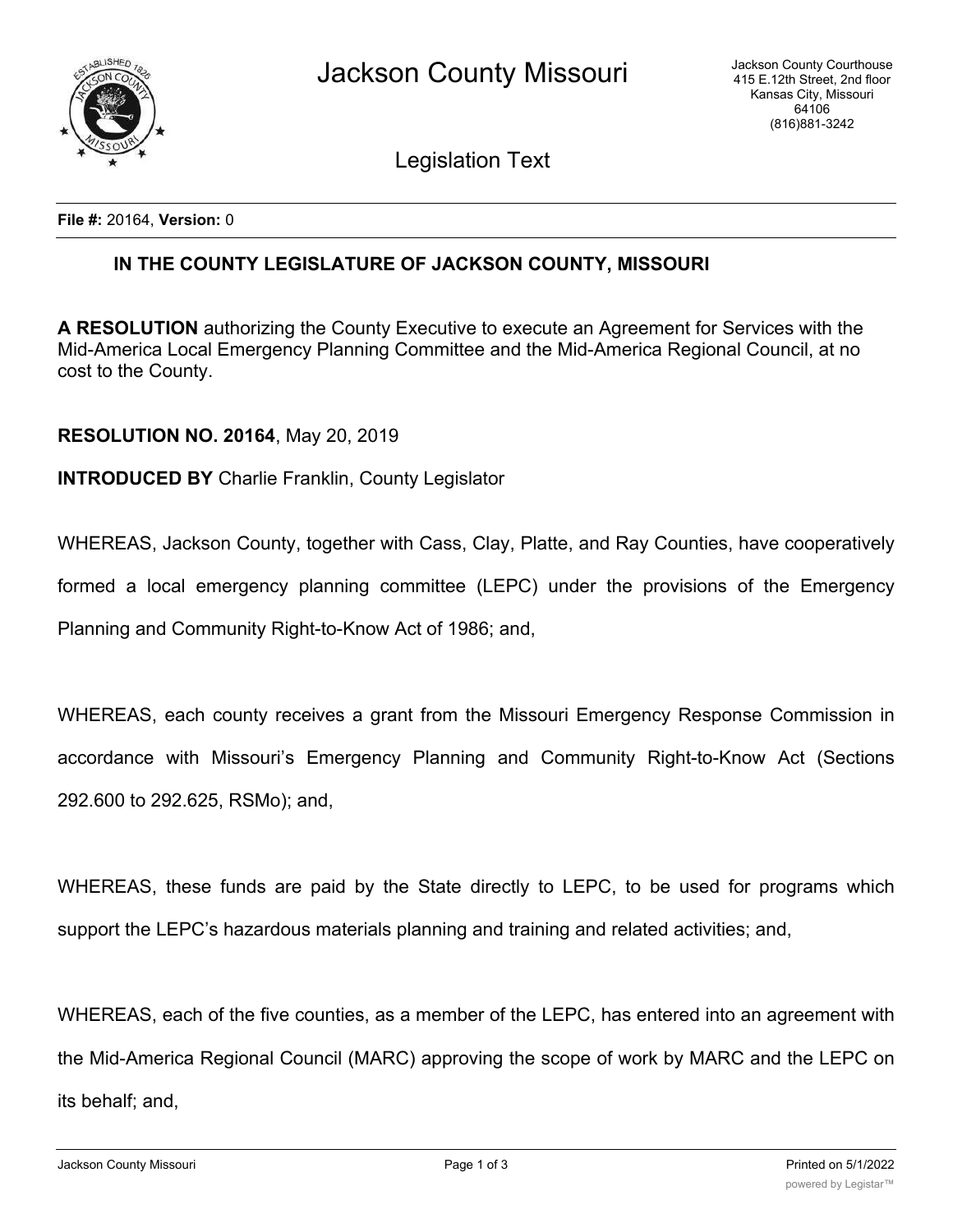WHEREAS, MARC is a public not-for-profit organization, formed in 1972 by area cities and counties, including the counties that have formed the LEPC, to address issues and problems of mutual concern; and,

WHEREAS, MARC can provide administrative and technical assistance to carry out the scope of work developed for the aforementioned grants; and,

WHEREAS, the attached Agreement for Services adequately sets out the rights and obligations of LEPC and MARC in this regard; now therefore,

BE IT RESOLVED by the County Legislature of Jackson County, Missouri, that the attached Agreement for Services with the Mid-America Local Emergency Planning Committee and the Mid-America Regional Council be and hereby is approved; and,

BE IT FURTHER RESOLVED that the County Executive be and hereby is authorized to execute the Agreement between Mid-America Local Emergency Planning Committee and the Mid-America Regional Council.

..Enacted and Approved Effective Date: This Resolution shall be effective immediately upon its passage by a majority of the Legislature.

APPROVED AS TO FORM:

Chief Deputy County Counselor County Counselor

 $\_$  , and the contribution of the contribution of  $\overline{a}$  , and  $\overline{a}$  , and  $\overline{a}$  , and  $\overline{a}$  , and  $\overline{a}$